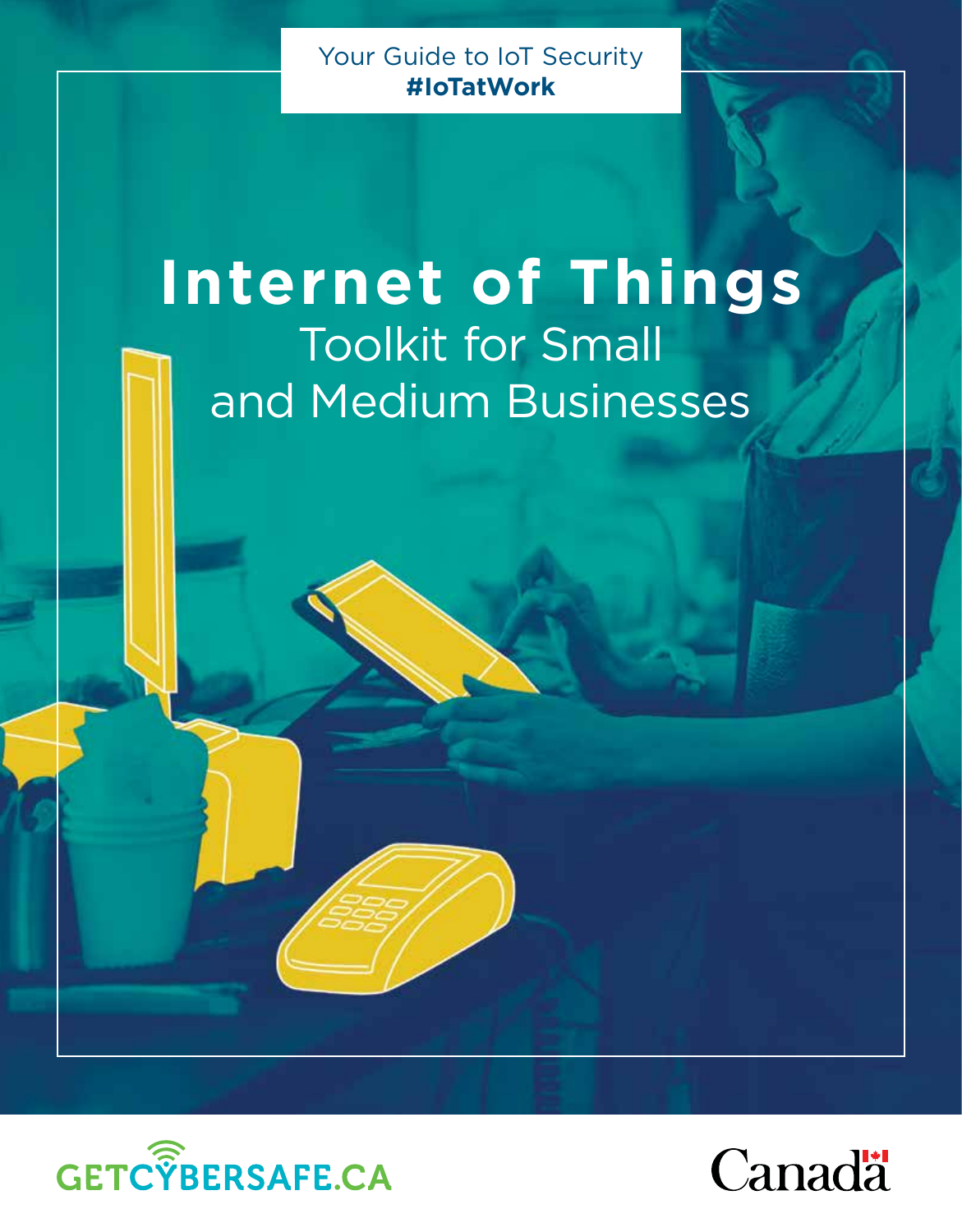# **Table of Contents**

| Introduction                                     | 1              |
|--------------------------------------------------|----------------|
| The Internet of Things (IoT)                     | $\mathbf{2}$   |
| <b>Presence of IoT in Business Sectors</b>       | $\overline{2}$ |
| IoT and the Risks to Information Security        | 3              |
| <b>IoT and Privacy</b>                           | 4              |
| <b>IoT and Safety</b>                            | 5              |
| IoT and Your Business: A Cyber Security Strategy | 5              |
| <b>Step 1: Assess risks</b>                      | 6              |
| Step 2: Identify new legal concerns              | 6              |
| Step 3: Develop IoT policy                       | 6              |
| Step 4: Implement security measures              | 7              |
| Step 5: Monitor and update                       | 8              |
| IoT Developers, Manufacturers, Service Providers | 9              |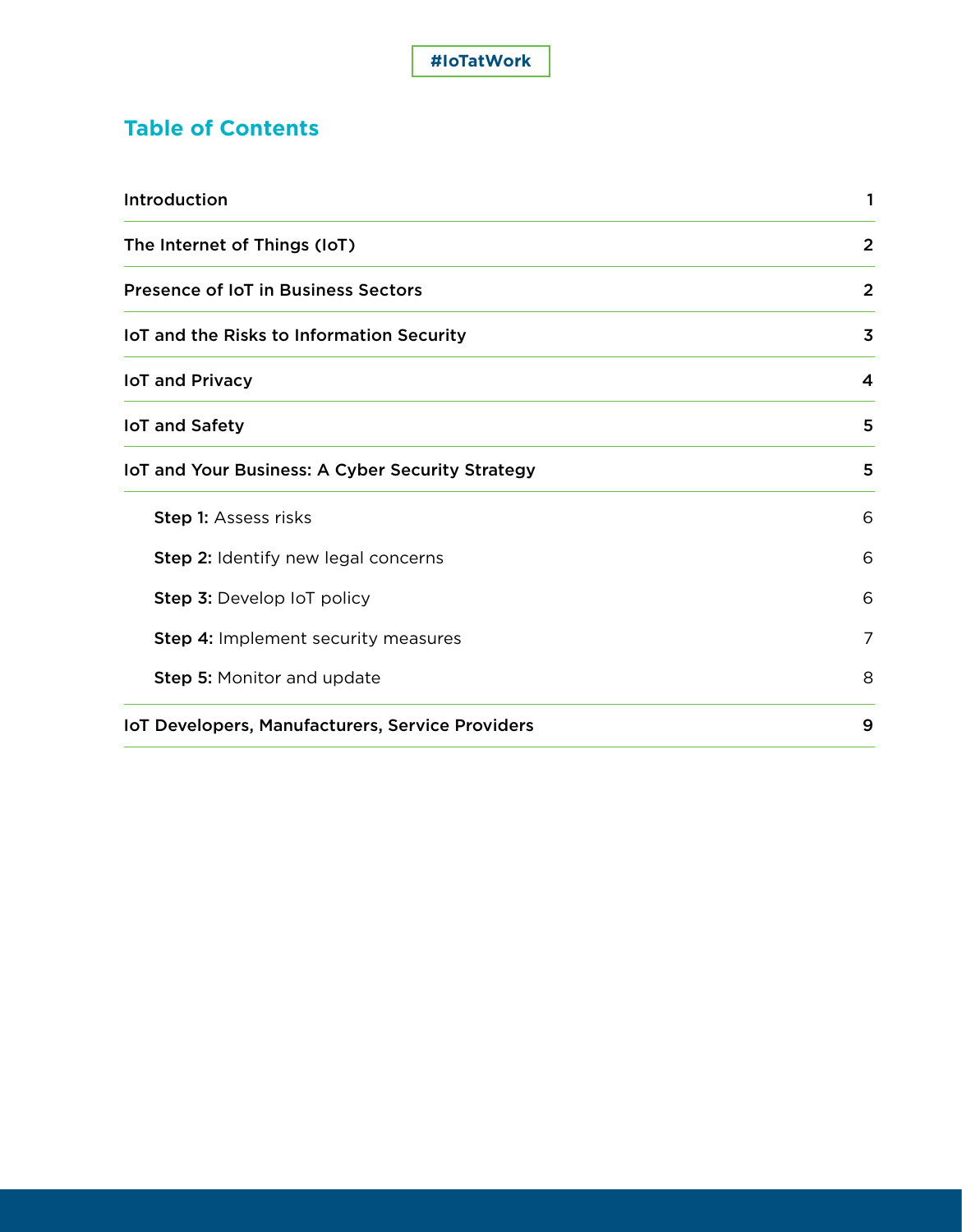

# **Introduction**

The connectivity and automation of the Internet of Things (IoT) can help all business sectors to progress, but it can come with substantial risks. IoT devices connect, communicate, and exchange information via a network, exposing more points of access to the data stored and devices controlled by your network. Cyber security is the key to protecting your small or medium business from possibly devastating cyber incidents.

As a small or medium business owner and/or leader, you may think your business is not a target for a cyber incident. However, the IoT increases your exposure to cyber incidents, and the complexity of cyber security.

With this guide, you'll learn how the IoT works and where it will have an impact, and the risks related to information security, privacy, and safety. Our five-step cyber security strategy will help you securely implement the IoT into your business, and help you create an IoT security policy to integrate with your existing cyber security policy.

IoT security is a shared responsibility between management, IT, and all employees.

Along with this guide, the **#IoTatWork Toolkit** has other resources to share with your business **GetCyberSafe.ca**.

This guide is a companion to the Get Cyber Safe Guide for Small and Medium Businesses and references sections of that Guide for further information. When you see this symbol  $\left| \right|$ , please refer to the indicated section of the Get Cyber Safe Guide for Small and Medium Businesses.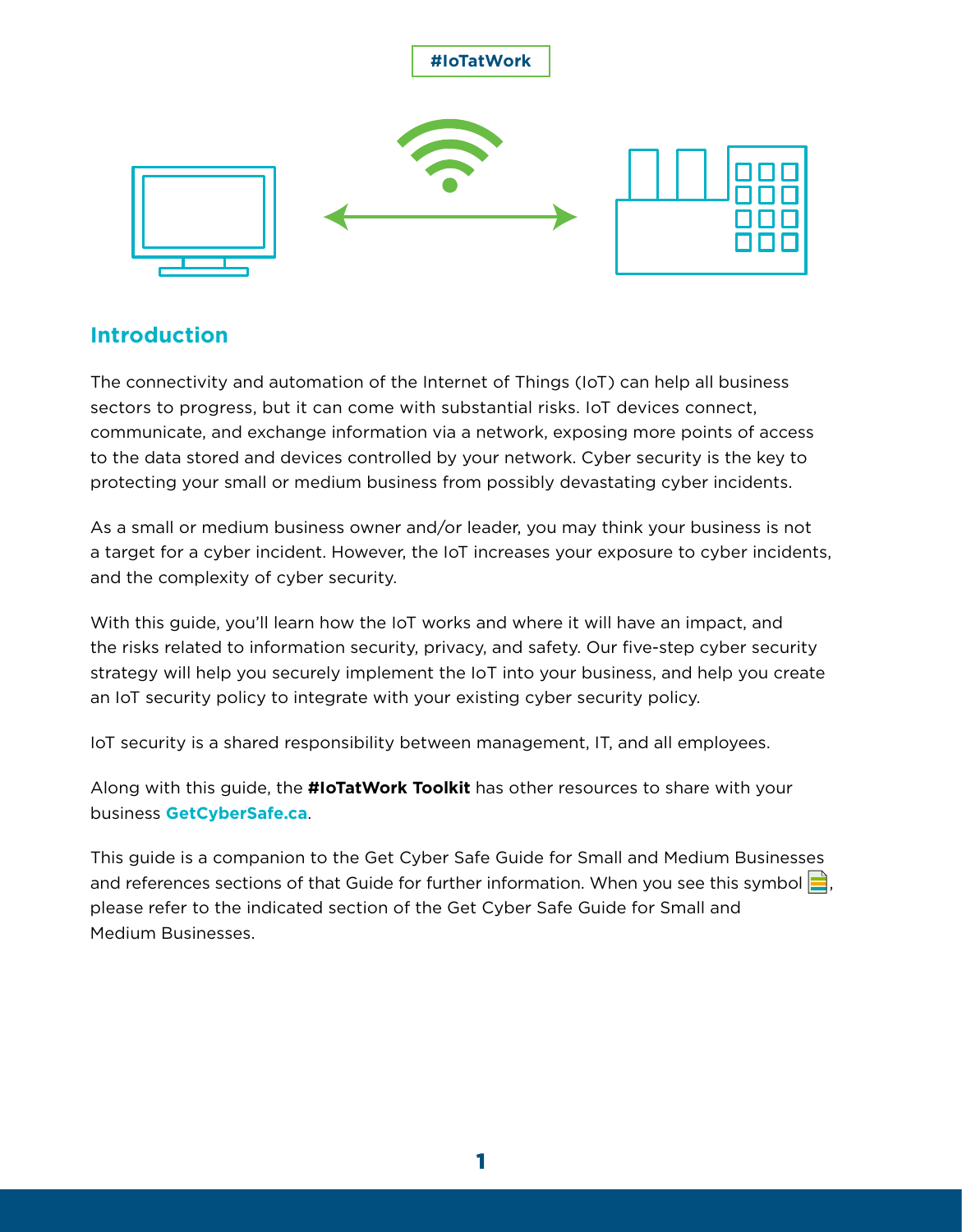## **The Internet of Things**

The IoT is made up of 'smart' devices that connect and communicate via a network, such as the Internet. IoT devices collect and exchange information through embedded software, cameras, and sensors that detect light, sound, distance, movement, etc. IoT devices can be remote controlled and monitored, but most operate automatically. Some examples of smart devices include appliances, locks, security cameras, manufacturing equipment, and connected cars.

The Internet of Everything (IoE) is an extension on the IoT, which encompass a more complex system of machine-to-machine communication as well as with people and process. The IoE is comprised of people, data, processes, and things.

The Industrial Internet of Things (IIoT) refers specifically to the integration of IoT technologies, networked sensors, and software into complex physical machinery used in manufacturing, etc. It is also known as the Industrial Internet.

## **Presence of IoT in Business Sectors**

The IoT is used in a variety of business sectors, from agriculture to healthcare to manufacturing.

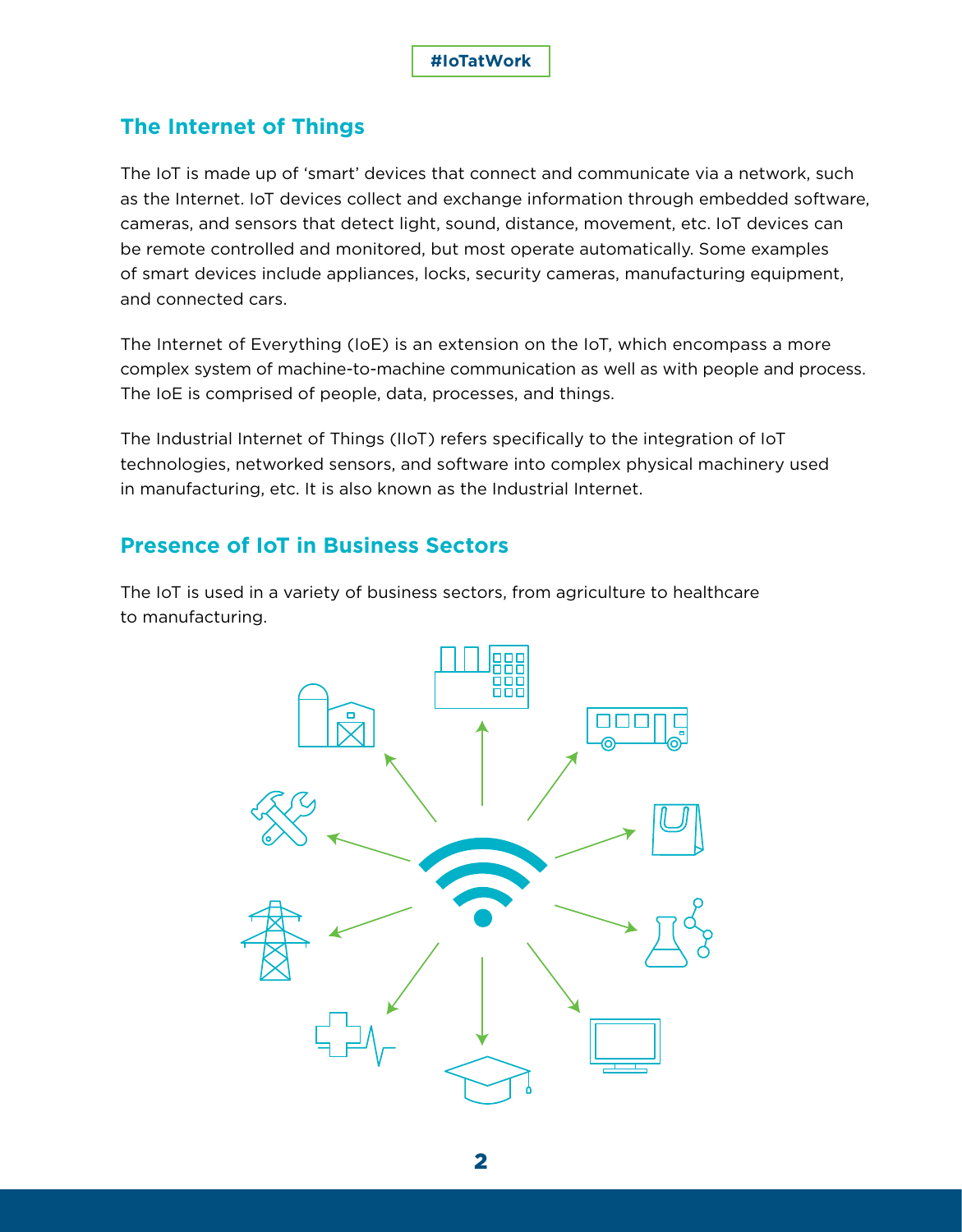

Some of the main IoT developments include:

## • Retail

- Automated checkout
- Inventory and warehouse management

## • Manufacturing

- Operations efficiencies
- Asset management and maintenance

## • Consumers

- Entertainment
- Health and fitness

## • Offices and Government

- Productivity and energy saving
- Security and surveillance

## • Transportation

- Automation and traffic control
- Fleet management

#### • Healthcare

- Monitoring
- Automated administration of treatment

# **IoT and the Risks to Information Security**

The biggest impediment to businesses implementing IoT is security. IoT risks could have serious consequences on a business's reputation and credibility, could cause a loss of revenue and time, and could lead to legal challenges.

IoT devices connect to each other, to your business network and to other devices on that network, back to the IoT supplier, and even to the devices of your customers and employees. Due to such interconnectivity and automation, a cyber incident could affect multiple levels of your business; from the head office, to the supply chain, and even to the customer.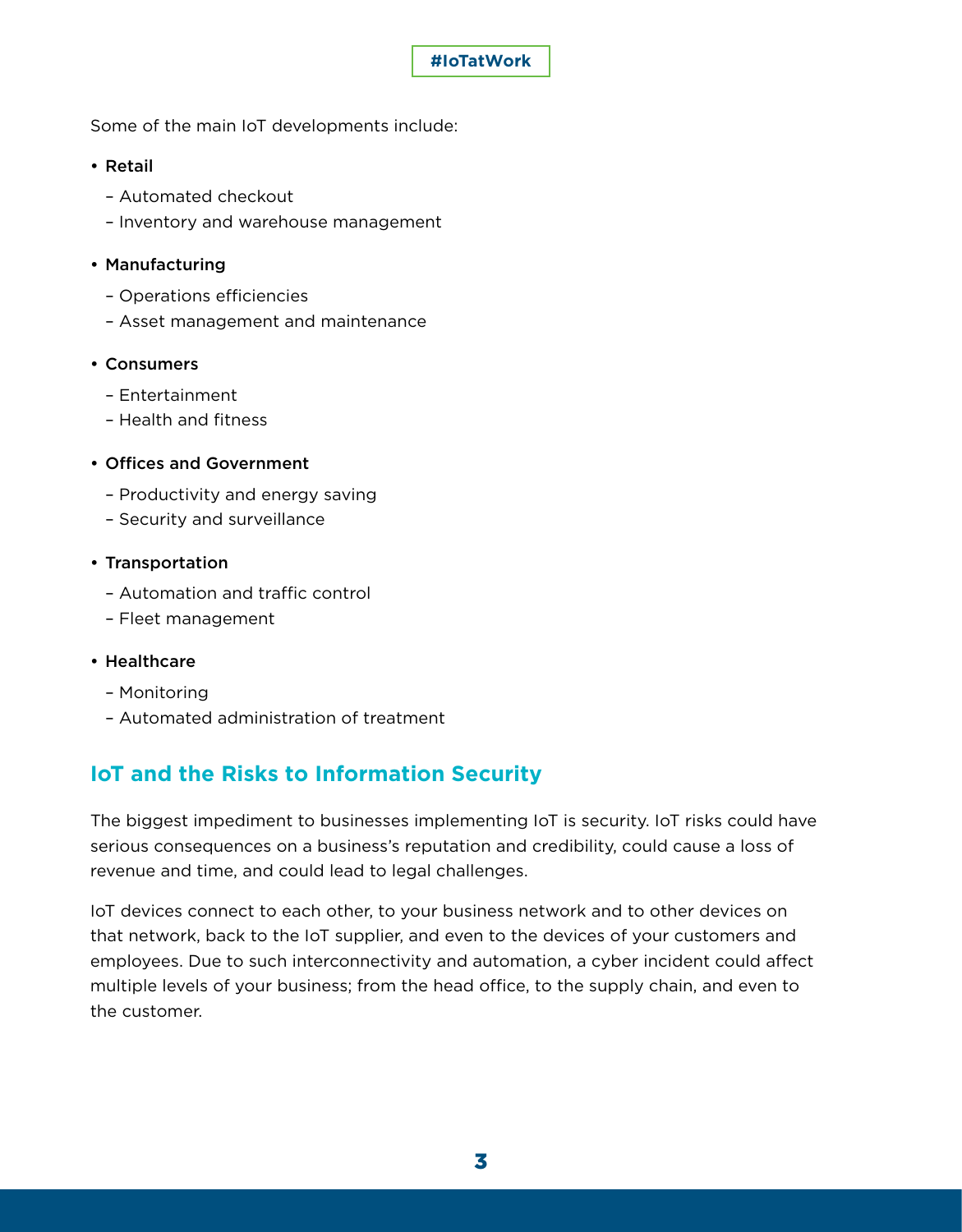Whether a targeted incident on a certain device, or an indirect incident through viral threats like malware, IoT cyber incidents have downstream effects on your IT security which could weaken your entire IT infrastructure. For example, if your business has a fleet of Intelligent Transportation System (ITS) delivery trucks and the developer/manufacturer of the trucks is affected by malware, your connected trucks could be indirectly affected by the malware incident as well. For more information on malware, refer to Web Security  $-$  Malware.  $\blacksquare$ 

With every connection comes an increase in vulnerability. If you do not control who and what connects to your network you cannot protect the information that traverses it. For more information on information security, refer to Data Security.  $\blacksquare$ 

## **IoT and Privacy**

For any cyber incident, IoT-related or not, the risk of theft, exposure, or corruption of information is greatly enhanced. Business, employee, and client information could be destroyed, altered, stolen and exposed, or even held for ransom.

IoT devices collect vast amounts of data, which creates concern over the confidentiality, privacy, and integrity of business data. Ensure to use IoT devices that provide transparency on their policies of data collection, such as what information is gathered, how long it is kept, and what it's used for (marketing research, etc.).

With the introduction of IoT into the business, you might consider updating your privacy policies. Consider using a professional cyber security organization to help you conduct a privacy impact assessment, develop IoT standards, and define levels of trust for users vs. machines/devices. For example, a trusted user on an untrusted device, should be untrusted and subject to restrictions. Seeking legal assistance can help you understand and reevaluate legal responsibilities and requirements, IoT device privacy statements, and contractual arrangements.

Your employees' information and privacy could be compromised as well, through personal devices connected to the business network. Employee education and training on the IoT can help protect their privacy. So too can creating an IoT policy, similar to a Bring Your Own Device (BYOD) policy, which addresses network access, permitted devices, passwords, secure sites, etc. For more information on policies, refer to Management Issues — Developing Policies and Standards.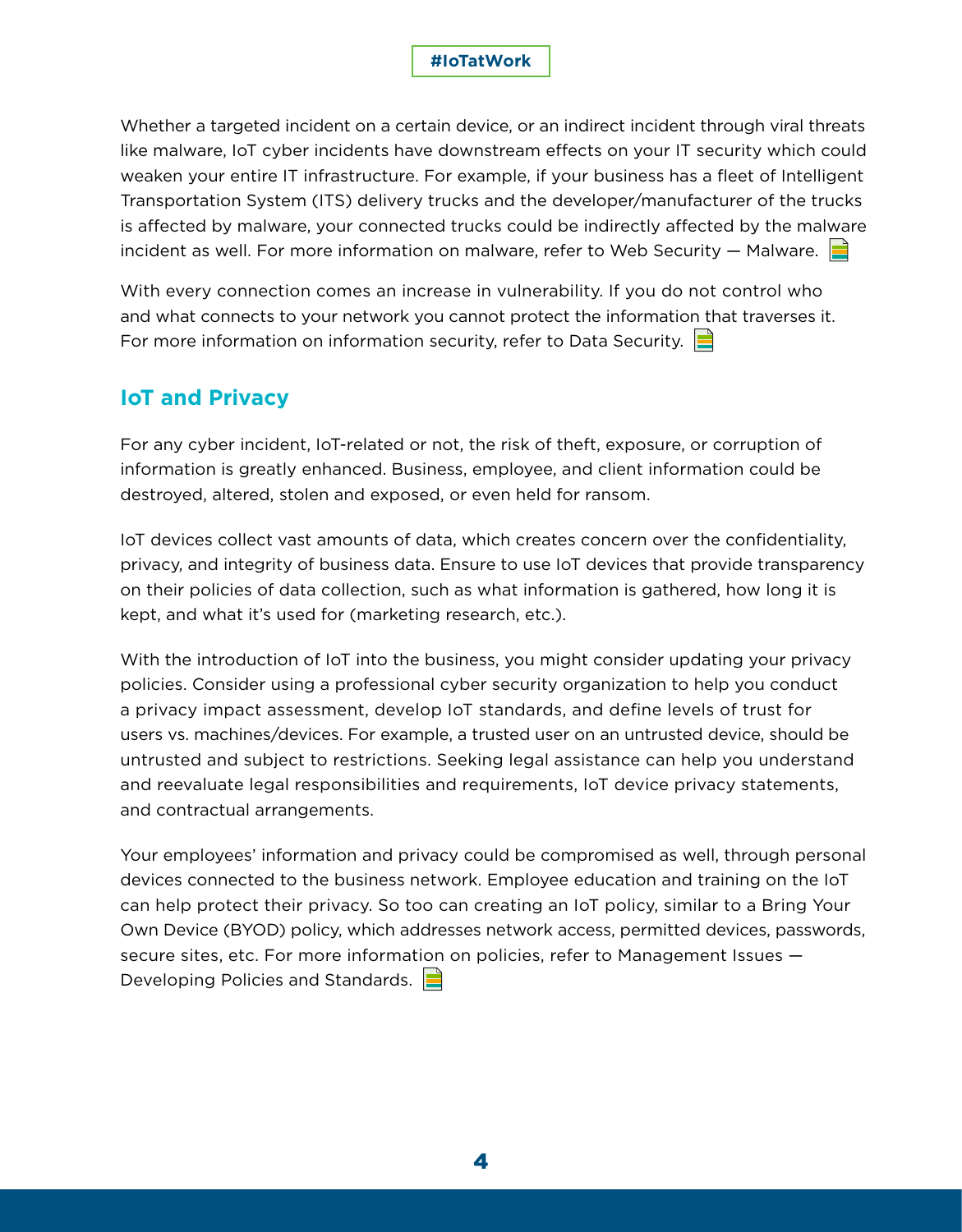

## **IoT and Safety**

When an IoT device controls physical assets and operations, such a smart vehicle or an insulin pump, the threat of a cyber incident extends beyond a breach in information. The unauthorized control or remote takeover of an IoT device could cause physical damage to data and equipment, or even physical harm. These damages are costly, as you seek to recover your systems, assets, and your reputation. For many devices, their operational roles can be far more important than the information they store. Consider the legal and financial impact of a device failing or being manipulated. For more information on safety, refer to Physical security.  $\Box$ 

To protect your equipment, your staff, and your customers, the basic IoT security framework should cover the device, the remote-control element, and the IT infrastructure, and consist of:

- Secure boot and reset capability
- Updates

- Authentication and integrity
- Encryption

• Remote control and audit

• Intrusion detection and reporting

• Firewall

## **IoT and your Business: a Cyber Security Strategy**

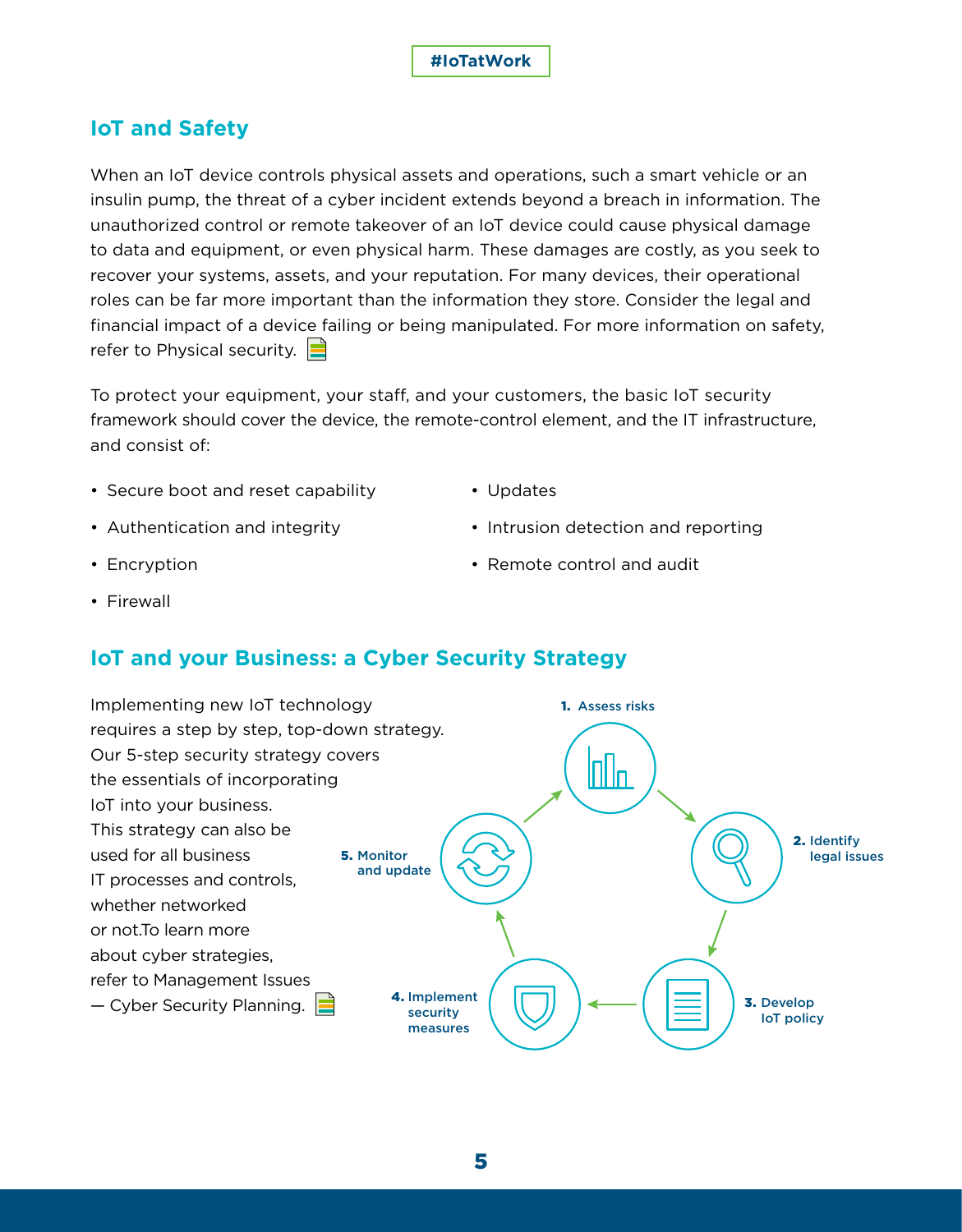#### **#IoTatWork**

## **Step 1:** Assess risks

A thorough risk assessment is the first step to updating security policies. With the IoT, cyber crime could come from new and unexpected places. IoT should be part of your overall risk profile.

- Conduct a threat and privacy impact assessment, considering how connected objects will interact with each other.
- Audit apps, devices, networks, databases, and communications protocols. Determine interoperability between those devices that you may already have.
- What's on your network? How valuable is that information? Who's connected? Identify any vulnerabilities and worst-case scenarios.

## **Step 2:** Identify legal issues

The introduction of IoT into your business operations presents possible legal issues and concerns. You should be aware of your company's legal responsibilities in both the physical and virtual worlds.

- Seek legal counsel to understand external obligations such as provincial or federal law.
- Consider the legal consequences of the manipulation or malfunction of the physical controls of an IoT device.

## **Step 3:** Develop IoT policy

To cover all levels of business operations, align your IoT policy with your existing cyber security policies.

- Management and IT should work together to make IoT deployment a cross-business, multi-level responsibility.
- Confirm with your supply chain (partners, suppliers, etc.) they are taking the proper measures to secure their systems as well.
- Consider how the IoT will integrate with your existing business strategy. Make sure the IoT can help you achieve your short and long-term objectives.
- Invest in developing a skilled workforce by educating and training your employees. Download our #IoTatWork employee training presentation **GetCyberSafe.ca**. For more information on policies, refer to Create Stronger Cyber Safety Policies.

6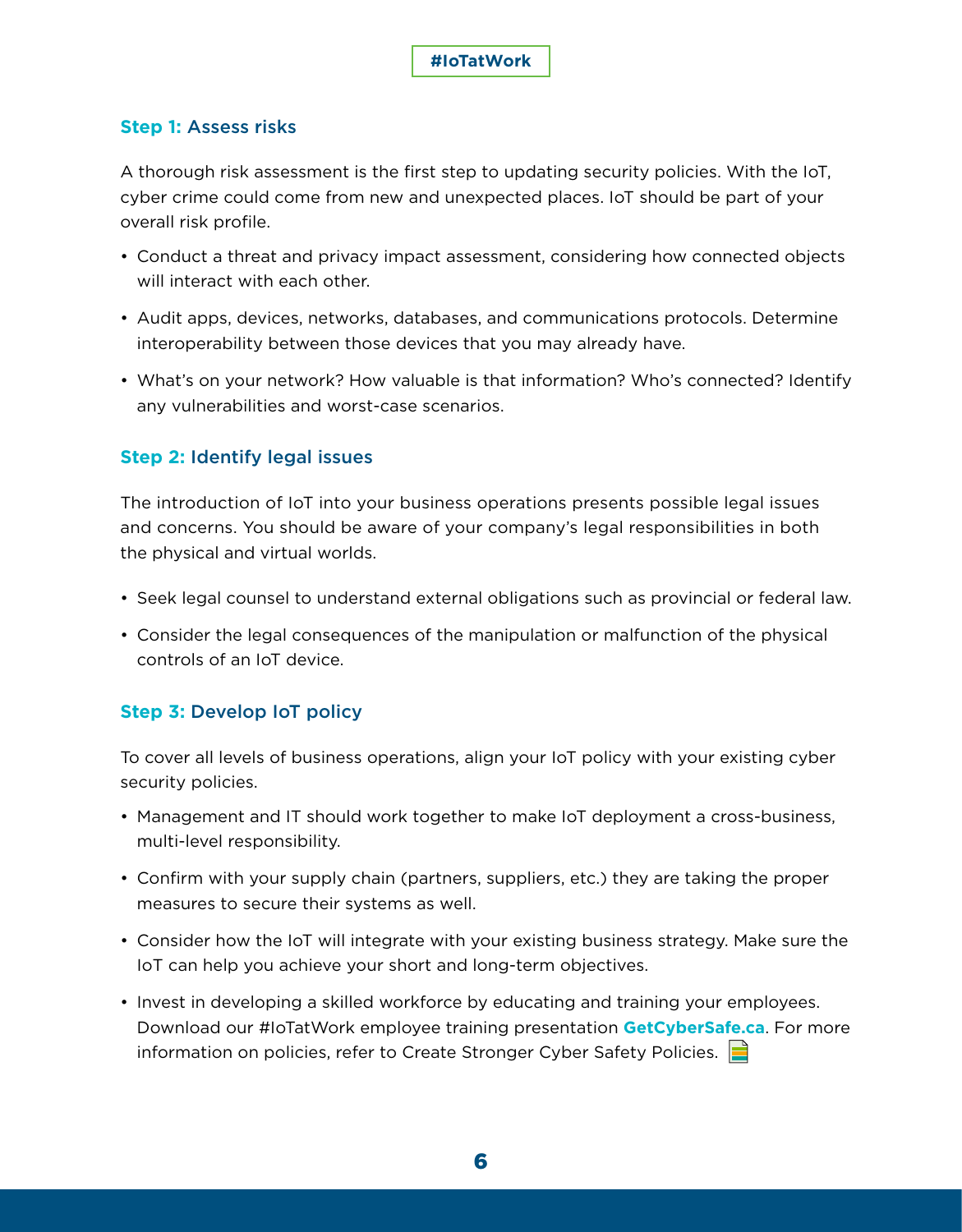#### **Step 4:** Implement security measures

Here's a list of security tips for before, during, and after implementation of IoT devices.

According to a 2017 research study by Public Safety Canada, 57% of small business owners or managers are the person in charge of IT.<sup>1</sup> Consider consulting a cyber security organization/professional for more help.

#### *Before implementation:*

- $\Box$  Research devices before you purchase. Read reviews and get recommendations; research their security capabilities.
- $\Box$  Have a point of contact with the manufacturers for any issues down the road.
- $\Box$  Read device materials: operator's manuals, instructions, support forums.
- $\Box$  Create a Bring Your Own Device (BYOD) and IoT policies for employees.
- $\Box$  Assess against your existing IT security policies and standards.

#### *During implementation:*

- $\Box$  Secure your wireless network. For more information, refer to Run a More Cyber Safe Business.
- $\Box$  Change device default usernames and passwords, and use strong passwords. Refer to Authentication Best Practices.
- $\Box$  Keep networks with sensitive information isolated. Consider using separate networks for IoT devices.
- $\Box$  Ensure the device has system reset capability in order to permanently eliminate sensitive configuration information.
- $\Box$  Control who can access your network and from where.
- $\Box$  Encrypt data, commands and communications, both at rest and in transit.
- $\Box$  Where possible, set operating system, software, and firmware to update automatically. Establish periodic manual updates as required.

<sup>1</sup> Public Safety, Ekos Public Opinion Research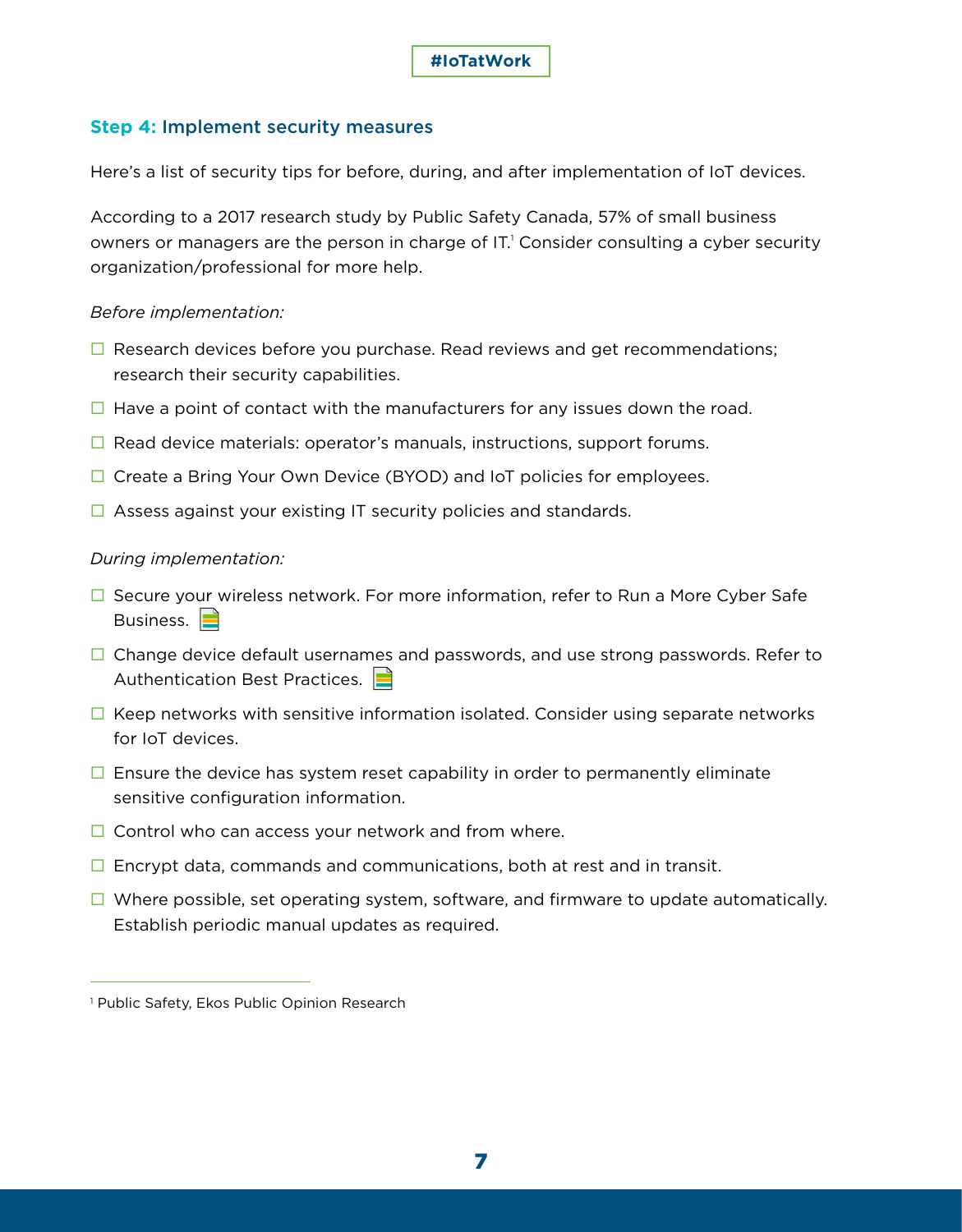## **#IoTatWork**

#### *After implementation:*

- $\Box$  Implement a repeatable process to validate all safeguard and countermeasures in your implementation.
- $\Box$  Conduct 'cyber incident' tests and audits regularly to ensure the integrity of your network.
- $\Box$  Backup data regularly using secure and redundant storage solutions, such as multiple storage units and/or the cloud. Test your recovery process regularly. For more information, refer to Data Security  $-$  Backup and Recovery Options.

## **Step 5:** Monitor and update

Monitor your IoT devices and networks.

- Decide who will oversee IoT, and how often device activity should be monitored.
- Where possible, put automatic auditing tools in place to monitor, measure, detect, and correct IoT security problems. In the absence of automation, implement regular manual procedures.
- How much oversight should management provide, and how often? Consider making updates quarterly.

Updating software, patches, and operating systems is an ongoing process. Therefore, these security steps should be repeated frequently and with each new IoT device. Keep communication between management and IT open. Finally, make sure your employees are adhering to your IoT policy. With more and more connected devices in the workplace come more points of vulnerability and risk.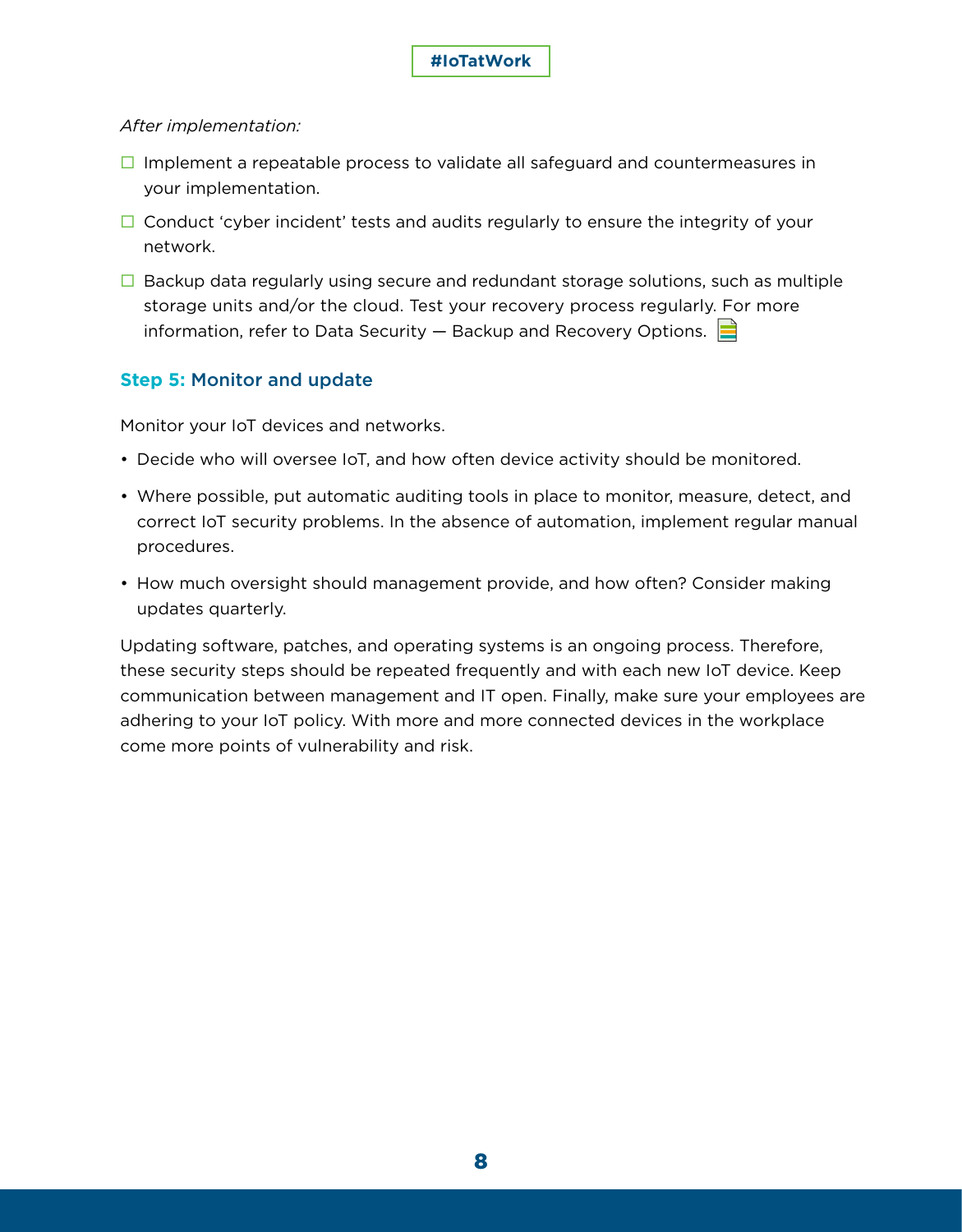## **IoT Developers, Manufacturers, Service Providers**

Security should be top of mind for IoT device developers, manufacturers, service providers, and network operators. Security and privacy safeguards should be prioritized in the design, development, and deployment of IoT products.

As a best practice, IoT developers and service providers should include as much information as possible on security in plain language for consumers. Security information and privacy policy statements should be accessible in the following locations:

- Device user manual/instructions
- Company website
- On the app that controls the device
- Support forum
- Help center (online, or call-in)

For more information and user-friendly tips on cyber security for your business, visit the United States Computer Emergency Readiness Team at https://www.us-cert.gov/ncas/tips.